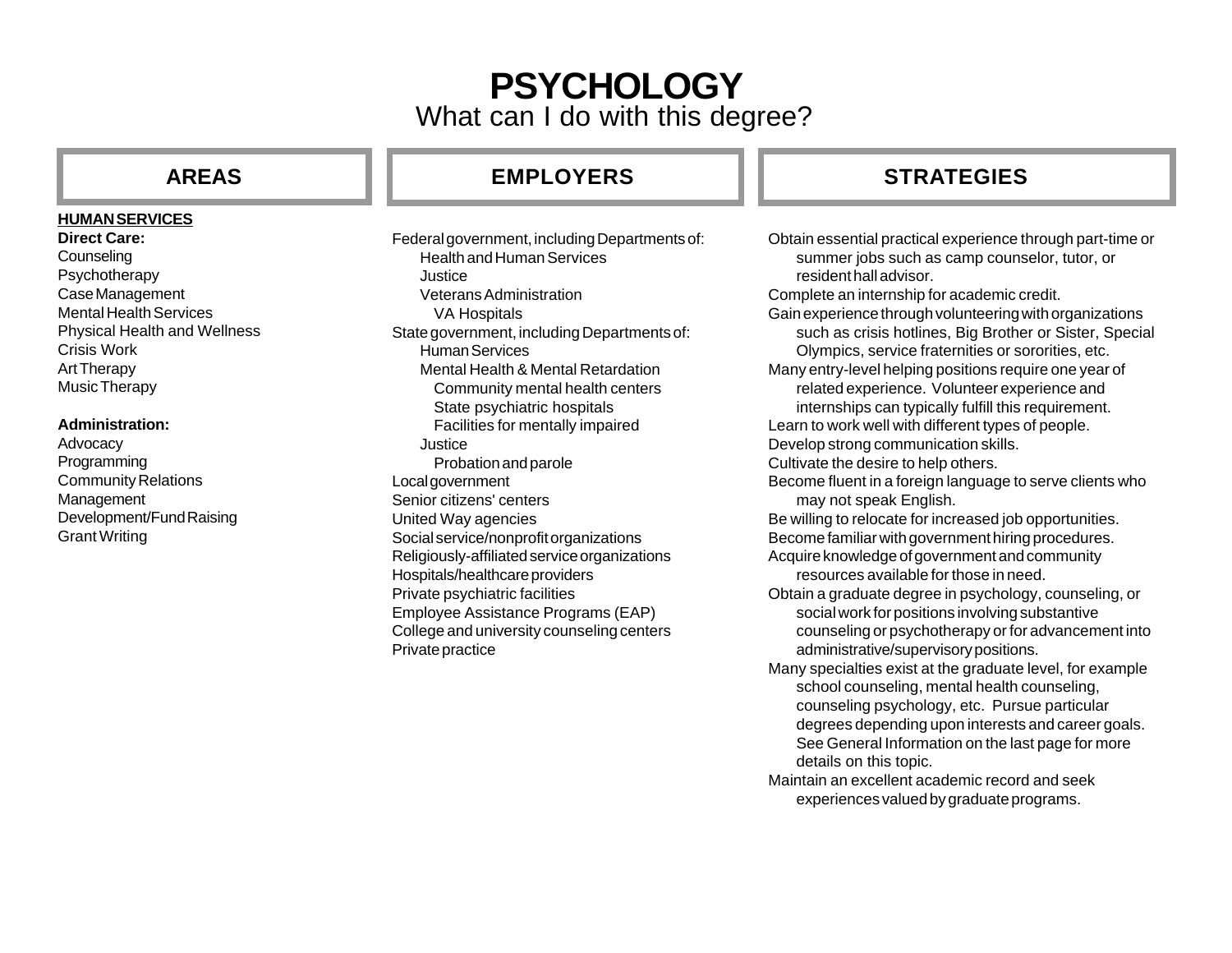| <b>AREAS</b>                                                                                                                                                       | <b>EMPLOYERS</b>                                                                                                                                                                                                                                               | <b>STRATEGIES</b>                                                                                                                                                                                                                                                                                                                                                                                                                                                                                                                                                                                            |
|--------------------------------------------------------------------------------------------------------------------------------------------------------------------|----------------------------------------------------------------------------------------------------------------------------------------------------------------------------------------------------------------------------------------------------------------|--------------------------------------------------------------------------------------------------------------------------------------------------------------------------------------------------------------------------------------------------------------------------------------------------------------------------------------------------------------------------------------------------------------------------------------------------------------------------------------------------------------------------------------------------------------------------------------------------------------|
| <b>RESEARCH</b><br>Social Research<br>Market Research<br>Data Analysis                                                                                             | Federal, state and local government agencies<br>National headquarters of non-profit organizations<br>Universities and colleges<br>Market research firms<br>Market research departments of<br>consumer goods and manufacturing firms<br><b>Consulting firms</b> | Work with a professor on his or her research project.<br>Develop strong quantitative and statistical skills. Take<br>additional math and statistics courses.<br>Obtain a graduate degree for greater opportunities.<br>Obtain related experience. Get a part-time or summer<br>field service position with a market research firm.<br>Get involved in the American Marketing Association.<br>Earn a graduate degree in psychology, statistics or<br>marketing for the greatest number of opportunities.                                                                                                      |
| <b>EDUCATION</b><br>Teaching<br><b>Student Affairs</b><br>Administration<br>Training<br><b>Adult Learning</b>                                                      | Public and private K-12 schools<br>Colleges and universities<br>Community instruction offered by government<br>or social service agencies e.g. GED<br>classes, life skills, parenting, etc.                                                                    | Obtain a teaching certificate for public school positions.<br>Multiple certification will increase marketability. Seek<br>guidance from the education department of your<br>college.<br>Earn a doctoral degree for post-secondary teaching.<br>Secure strong personal recommendations.<br>Volunteer or work as a tutor.<br>Gain experience working with children or adolescents.<br>Acquire related experience on campus as a resident hall<br>advisor, orientation leader, admissions tour guide, or<br>peer mentor.<br>Develop strong communication skills and learn to speak<br>well in front of a group. |
| <b>HUMANRESOURCES</b><br><b>Employment and Recruitment</b><br><b>Labor Relations</b><br><b>Compensation and Benefits</b><br>Organizational Development<br>Training | Large companies<br>Governmentagencies<br>Staffing and employment services<br>Large non-profit organizations including hospitals<br>and educational institutions                                                                                                | Gain revelant experience in human resources by<br>completing an internship.<br>Earn a minor in business or supplement curriculum with<br>business courses.<br>Seek leadership positions in student organizations.<br>Develop strong computer skills.<br>Earn an MBA or a graduate degree in human resources to                                                                                                                                                                                                                                                                                               |

attain higher level positions.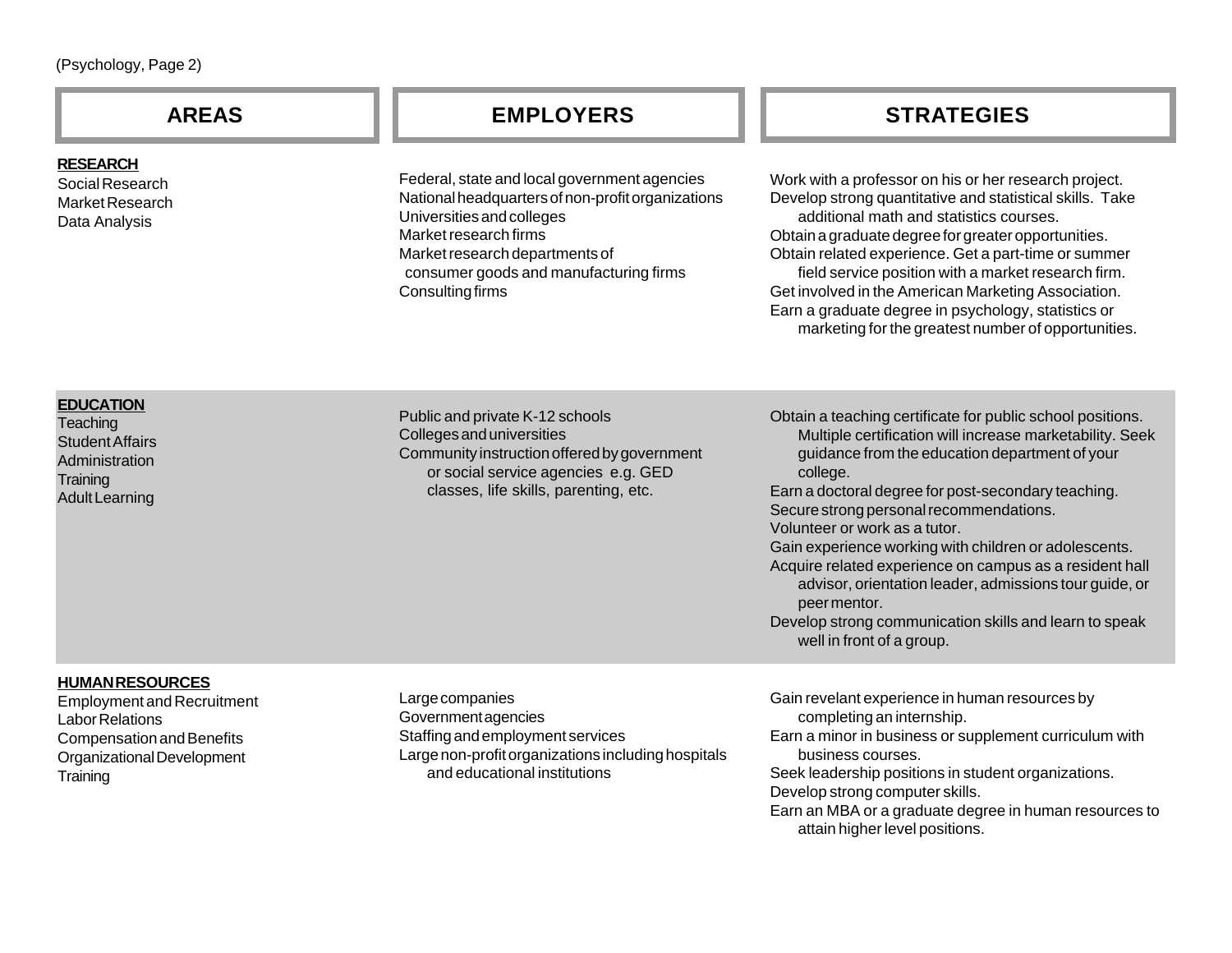### **BUSINESS & INDUSTRY**

Sales Customer Service Management Insurance Claims Managment **Underwriting** Real Estate Sales Property Management Public Relations

## **AREAS EMPLOYERS STRATEGIES**

Service providers **Wholesalers Manufacturers** Retail stores including: Department stores Specialty stores Discount stores Super retailers Online retailers Call centers Financial institutions Insurance companies Real estate companies Property management firms Apartment complexes Public relations departments of large businesses or nonprofit organizations

Develop career goals and seek relevant experiences to prepare for those goals. Earn a minor in business or supplement curriculum with business or communication courses. Obtain relevant experience through internships or part-time jobs. Work a part-time or summer job in a retail store. Demonstrate a willingness to take on additional responsibilities such as "assistant manager." Participate in student organizations and seek leadership roles. Learn to work well with different types of people. Develop a strong commitment to customer satisfaction. For sales, develop the ability to work well under pressure and be comfortable in a competitive environment. Be willing to start in a management-trainee program or other entry-level positions. When job searching, seek employers interested in hiring "any major." Understand the top skills employers desire and be prepared to demonstrate them, such as communication (oral and written), computer,

interpersonal, leadership and teamwork, etc.